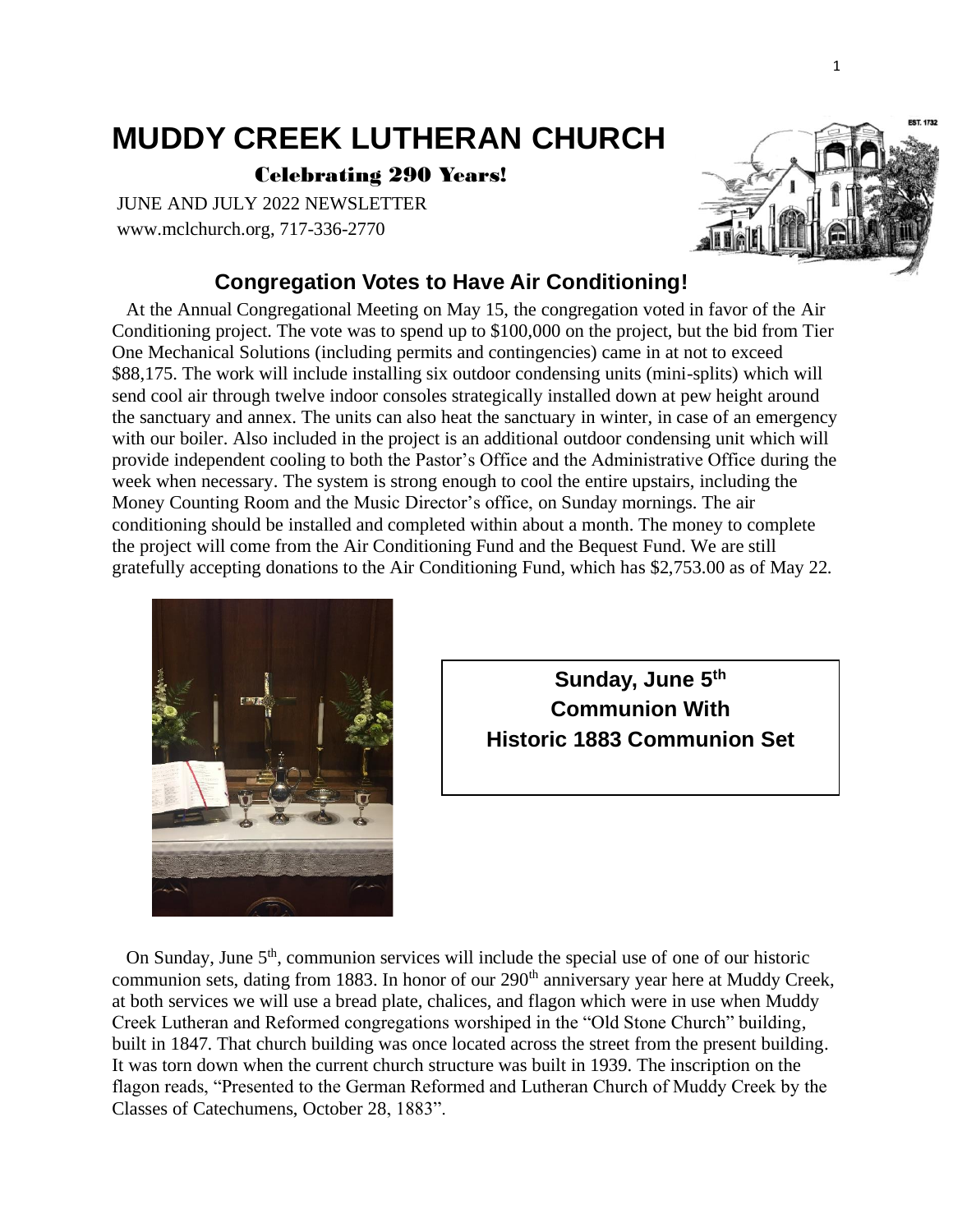# **Pen "Giveaway Sunday" on Father's Day, Sunday June 19th**

As another part of our 290 anniversary celebrations, all people coming through the door (not just fathers) will receive a free pen, beautifully engraved with "Muddy Creek Lutheran Church" on it. If you would like a pen but cannot come on June 19<sup>th</sup>, just knock on the door of Pastor Peter's office at any time to claim your door prize.

# **Pulpit Exchange With Peace U.C.C on August 21st**

For 238 years, Muddy Creek Lutheran Congregation worshiped together with Muddy Creek Reformed Congregation in the same Muddy Creek Church building, alternating worship on Sundays. These "Union Parishes" were common in this area, as German immigrants of Lutheran and Reformed faiths, bound together by their language and culture, shared church buildings. In 1970, the union was formally dissolved and Muddy Creek Reformed Church became Peace United Church of Christ, located near us on the site of the old Muddy Creek Church Picnic Fairgrounds. We still jointly operate the Muddy Creek Cemetery.

In honor of this historic union as we celebrate our  $290<sup>th</sup>$  anniversary this year, on Sunday, August 21<sup>st</sup>, Pastor Betsy Bruaw of our sister congregation Peace U.C.C. will preach at the 8:00 and 9:00 a.m. services at Muddy Creek (Pastor Peter will be here for the 8:00 a.m. service as well). Pastor Peter will preach at the 9:00 and 10:30 a.m. services at Peace U.C.C. (Pastor Betsy will be at Peace for the 10:30 a.m. service as well). Come help us celebrate 290 years!



# **News and Notes**

#### **Luther Acres Strawberry Festival on June 4**

On Saturday, June 4 from 11 a.m. to 1:00 p.m. (rain or shine), you are invited to the Strawberry Festival at Luther Acres, 600 E. Main Street, Lititz. \$6 for strawberry shortcake with ice cream and whipped cream, and \$4 for a hot dog, chips and drink.

#### **Mellingers Worship Team Presents Special Benefit Concert, June 12**

Mellingers Lutheran Church's worship team, Ahava, invites everyone to a special concert to benefit Ephrata Area Social Services. Ahava will perform on Sunday, June 12 at 4:00 p.m. at Mellingers Lutheran Church, 80 Gockley Rd, Stevens. Pastor Tim Craven is part of the band.

## **Copies of the History of Muddy Creek, Stained Glass Window Tour**

 Updated copies (corrected edition) of the history of Muddy Creek (by Pastor Peter) are available on the table by the mailboxes. This presentation was part of our  $290<sup>th</sup>$  anniversary celebration. Also available are copies of the Stained Glass Window Tour.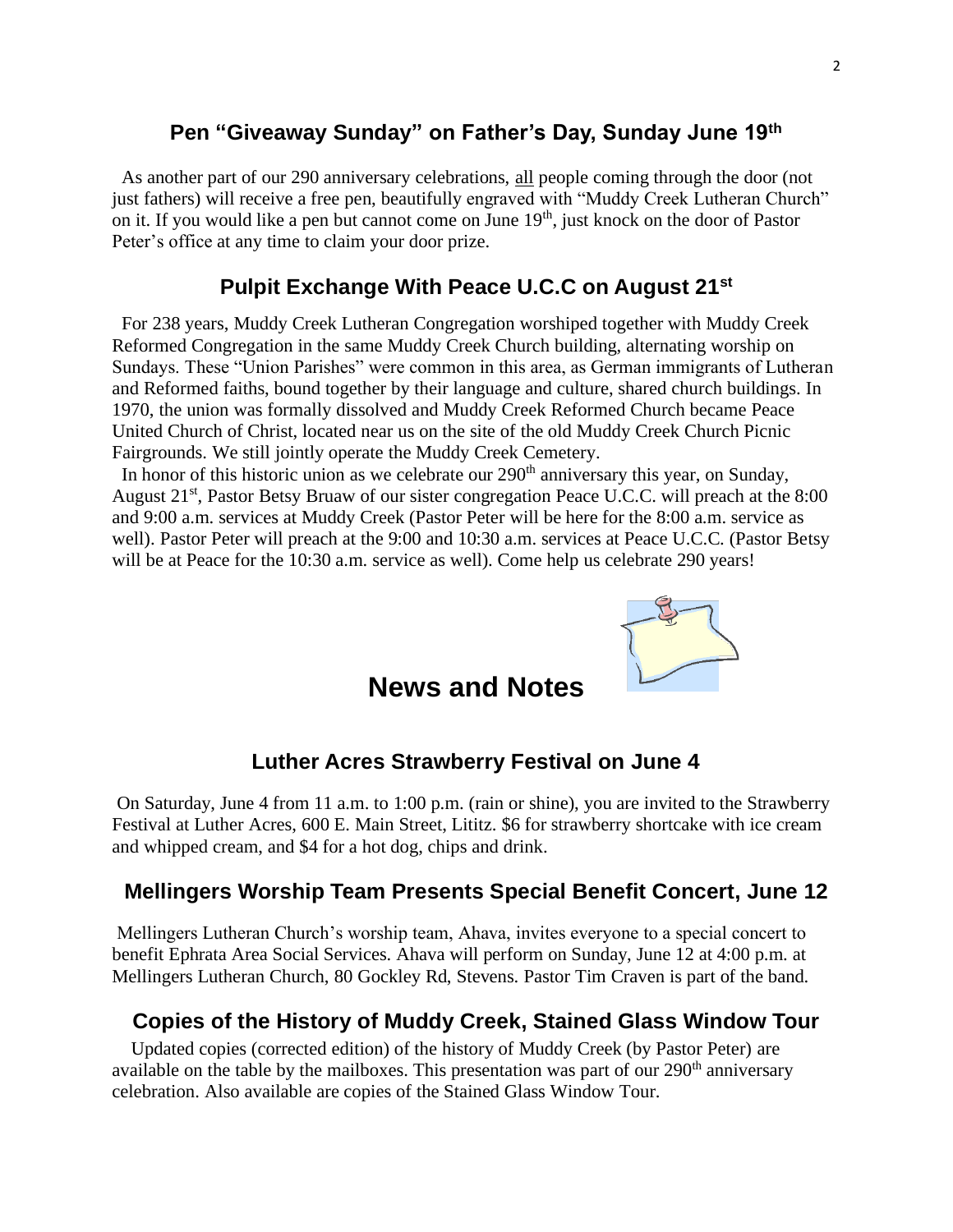#### **Redner's Save A Tape Program**

If you shop at any Redner's Warehouse Markets you can add to the Good Samaritan Fund at Muddy Creek by bringing your register tapes to church and putting them in the Redner's containers at all entrances. Just be sure to use your Redner's reward card each time you shop. You also benefit by getting a discount on gas. Bring the entire tape – please do not cut it. The church receives 1% of the Save a Tape amount on the receipt. You can also use the card at Redner's Quick Shop for prepaid gas, sandwiches, food items etc. Thank you from the Social Ministry committee.

# **Prayer Shawl Knitting Group**

 All interested knitters for our prayer shawl ministry may meet at Yvonne Weaver's house on the  $2<sup>nd</sup>$  and  $4<sup>th</sup>$  Tuesdays of the month, 6:30 to 8:30 p.m.

#### **How Can I Help With the Ukrainian Humanitarian Crisis?**

 Simply make a donation payable to Muddy Creek in the offering and indicate "Eastern European Crisis Response" on it, or else go to the church website, click the "Give Online" button and then select "Ukrainian Crisis". 100% of your gift will go to displaced Ukrainians and those affected in neighboring countries. Your donation will be sent by us to **Lutheran Disaster Response** as it works through our companion churches in Ukraine, Hungary, Poland and Slovakia, as well as such ecumenical partners as the Lutheran World Federation and Church World Service, in their humanitarian responses to the crisis. These partners will provide refugees with immediate support and supplies such as food, blankets, water and hygiene kits.

#### **Help Make Hygiene Products for Women in the Developing World**

Everyone is invited to come on the  $1<sup>st</sup>$  and  $3<sup>rd</sup>$  Wednesday of every month from 9 a.m. to noon in the Fellowship Hall to help make feminine hygiene pads out of cloth for women in the developing world. The pads are made by volunteers with LCBA and distributed through UNTO (formerly the Gain Warehouse). Any questions – contact Pat Brendle.

# **First Sunday of the Month Bring in Food for Peter's Porch Collection**

On the first Sunday of every month, (June  $5<sup>th</sup>$  this month) please bring in canned, bagged and boxed items for the Peter's Porch drive-thru food distribution located at our sister congregation, Faith United Lutheran Church in Denver. Items can be placed in the collection bins inside the entrances at Muddy Creek. We need:

 Cans and Jars: fruits, vegetables, fish, chicken, poultry, beans, soup, spaghetti sauce, tomato sauce, salsa, broth boxes (chicken, vegetable, beef).

Pasta, rice, tortillas, taco shells.

Cereal, oatmeal, pancake mix, snacks, crackers, popcorn.

 Peter's Porch distributes the food on the first Saturday of every month from 8-10 a.m. Contact Pastor Peter if you are interested in volunteering with the monthly distribution.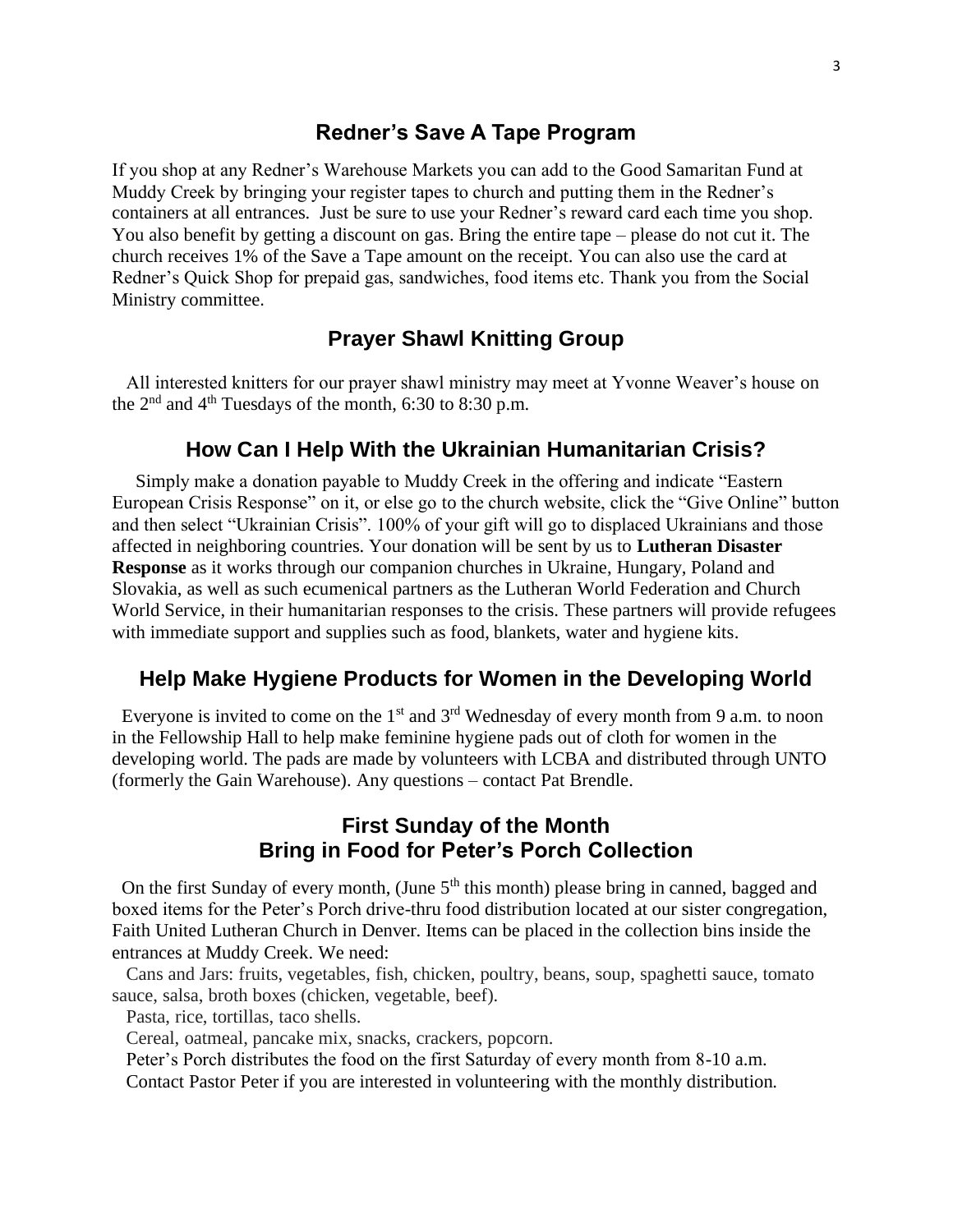## **Thank You's**

Dear Muddy Creek Congregation, Thank you so much for your package and all the kind thoughts throughout the semester. It was extremely busy and much more difficult than I expected. But I made it through and found a lot of new success. I couldn't have done it without everything I've learned for you all and how you've strengthened me in my faith. I'm very much looking forward to coming back and am working on another hymn arrangement for whenever I can play it. Thank you so much again, Will Meckley

Thank you greatly to all who helped with the Spring Outdoor Clean-Up at the church on May 14!



# **Congratulations**

Congratulations to Jack Lammey, Mason Sheaffer, and Grace Youndt who were confirmed on Sunday, May  $8<sup>th</sup>$ . Thank you as well to them for sharing their Faith Statements with the congregation!

#### **Our Condolences to:**

\*Joyce Litzenberger at the death of her brother-in-law, Leon Litzenberger, on May 10. \*Lee Ann Ueberroth, Todd Witmer and Dean Witmer at the death of their father, Dale Witmer, on May 12. Funeral was on May 20.

#### **Worship Helpers**

June 5, Money Counters – Lesia and Matthew Aungst, Kim Eshleman Communion Assistant: 8:00 a.m. - Scott Strickland Bread Baker – Marliese Smith Communion Assistant and Acolyte: 9:00 a.m. Acolyte – Sophia Dimitris, 9:00 a.m. Lay Reader – Nancy Beck 9:00 a.m. Cantor - Greg Gehman

- June 12, Money Counters June and Neal Leid 9:00 a.m. Acolyte – Grace Youndt, 9:00 a.m. Lay Reader – Hollie Kemper 9:00 a.m. Cantor – Gail Bare
- June 19, Money Counters Dave and June Sloat 9:00 a.m. Cantor Pastor Peter 9:00 a.m. Acolyte – needed 9:00 a.m. Lay Reader – Joe Sanchez